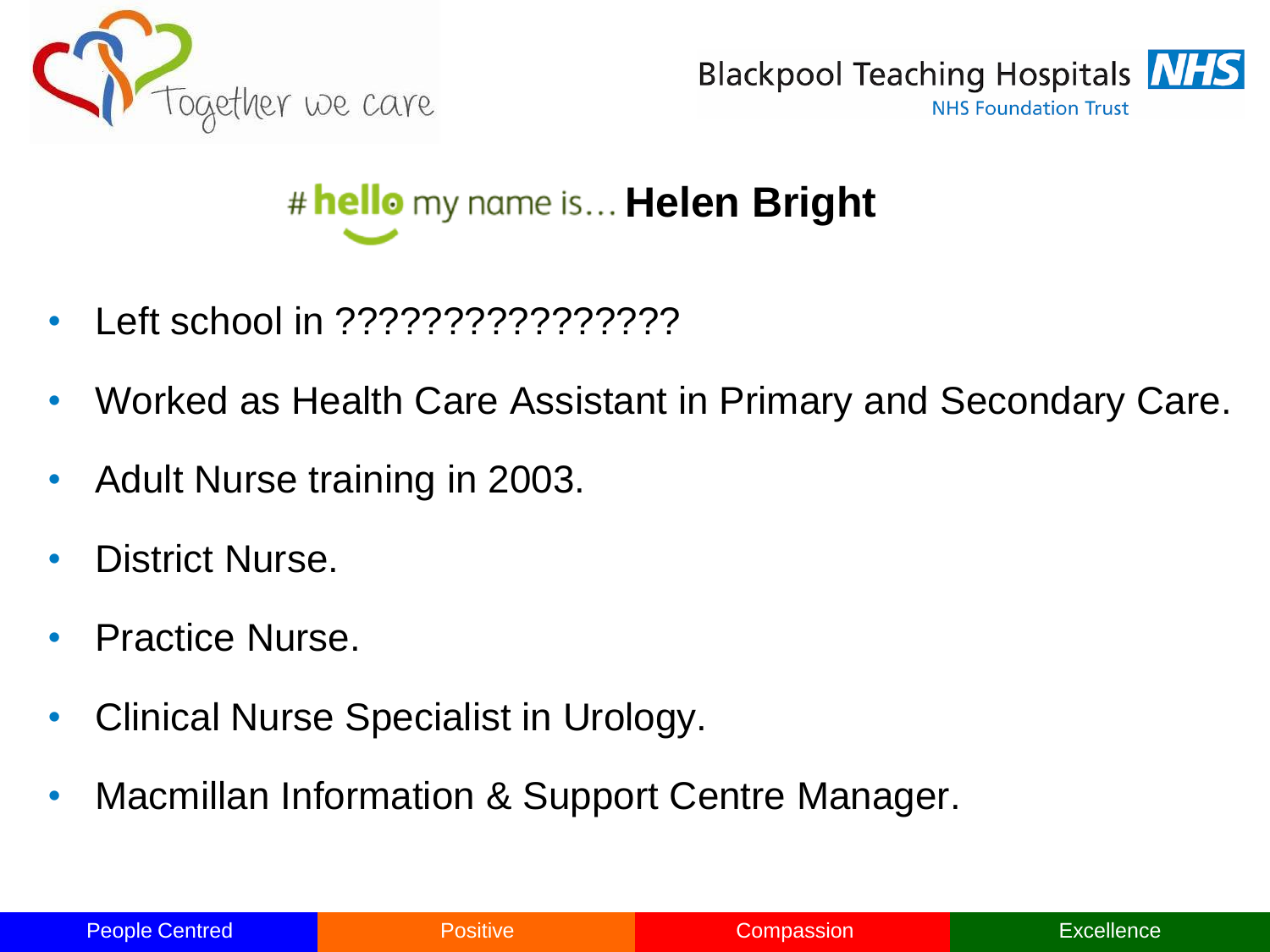



# hello my name is...

### **Helen Bright Macmillan Information & Support Centre Manager**

# **The importance of literature for the cancer patient and their loved ones**







People Centred **Positive Compassion** Compassion **Compassion** Excellence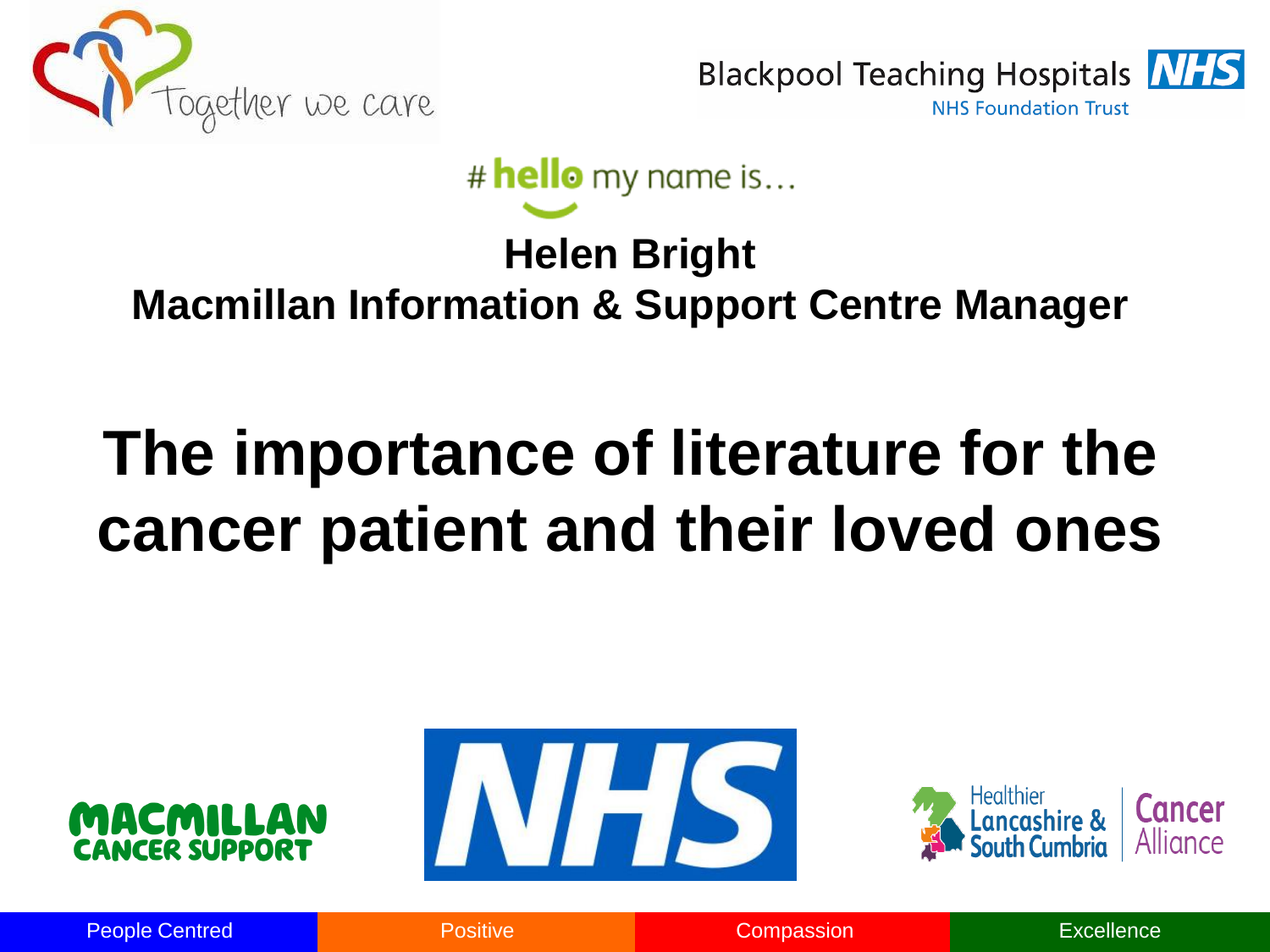



## **Blackpool Macmillan Information and Support Centre**

- Situated in the Windmill Unit, Blackpool Victoria Hospital.
- High quality information.
- Quiet confidential room to discuss worries or concerns.
- Telephone and email contact system.
- Book an appointment or drop in to see us.
- Supporting anyone who has or is affected by cancer.
- Can support in community or at home if preferred.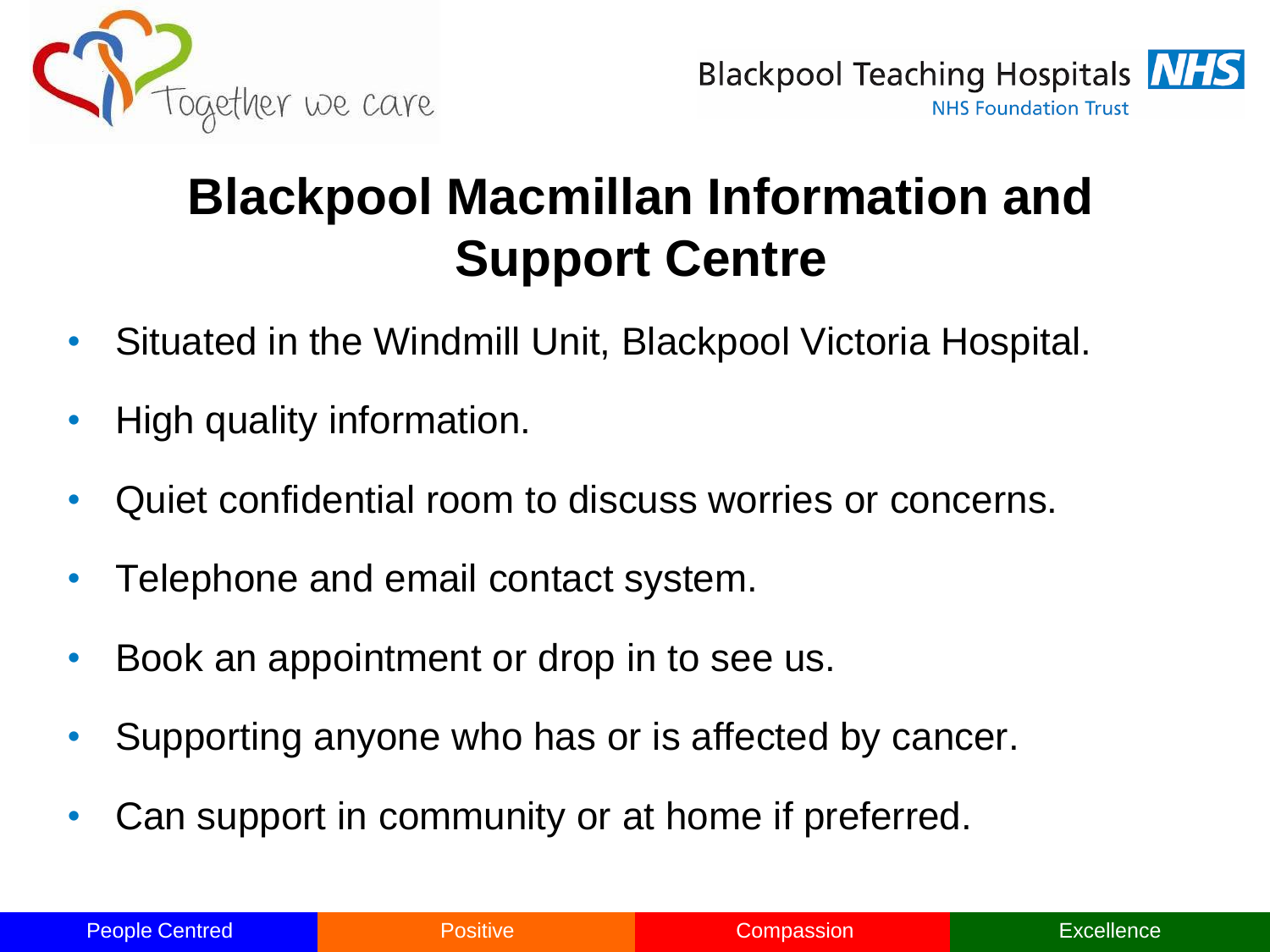

**Blackpool Teaching Hospitals NFS NHS Foundation Trust** 

## **The role of a Macmillan Centre & Community Support Worker in a nutshell**



- Provide one to one community based support to patients living with a diagnosis of cancer and their carers.
- Provide face to face and telephone information & support to service users – signposting on to relevant teams.
- To connect patients to a range of support services to address issues that may be impacting on patient and carer wellbeing.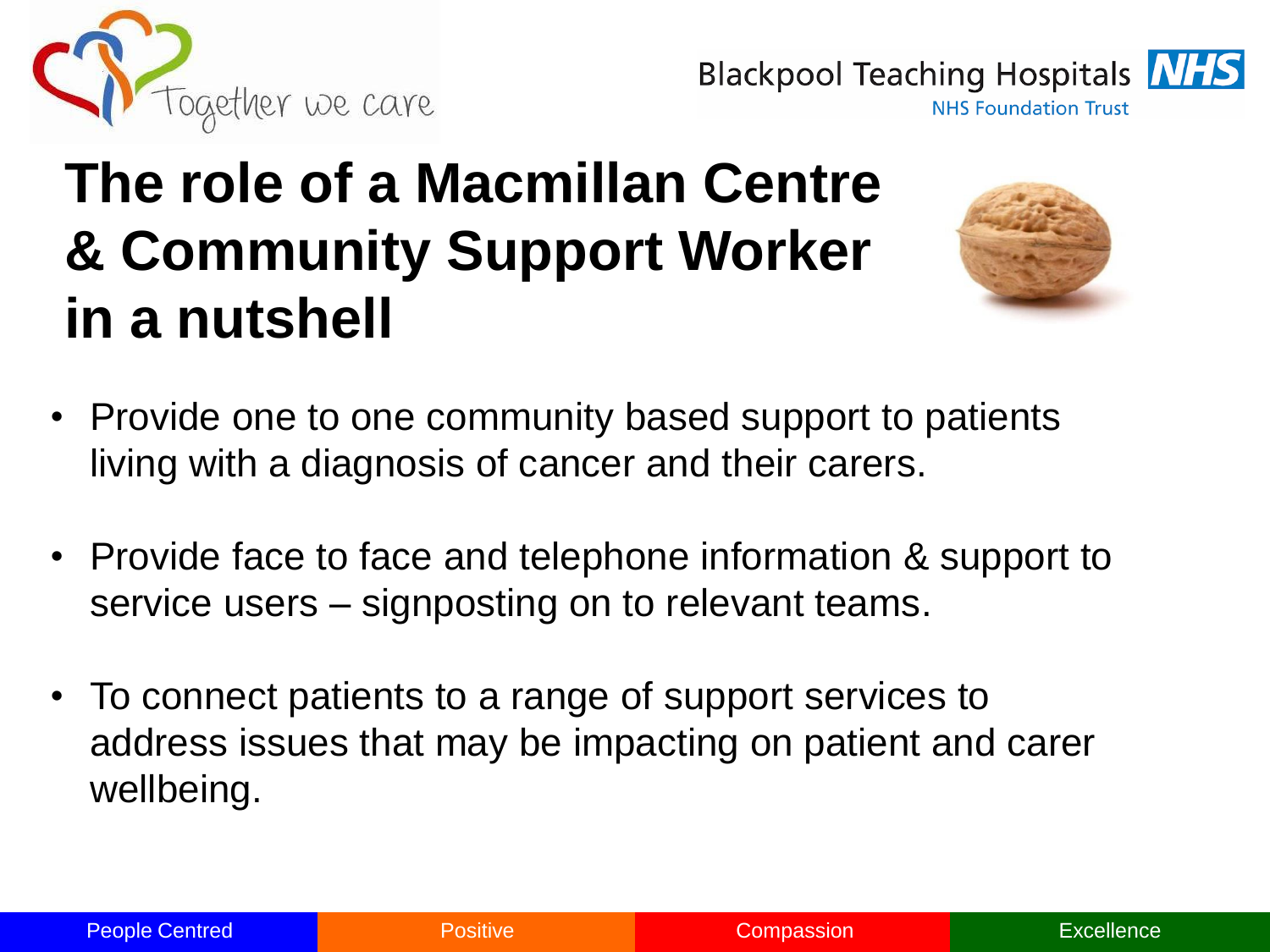

**Blackpool Teaching Hospitals NFS NHS Foundation Trust** 

## **The role of a Macmillan Centre & Community Support Worker in a nutshell**



- Support service users sensitively to help them understand clinical information they may have been given (e.g. around diagnosis, treatment, effects of the illness and treatment, cancer terminology). Make sure you have a CNS.
- Coordinate and liaise with Public Health teams, CCGs and GP's on campaigns and public awareness for neighbourhoods.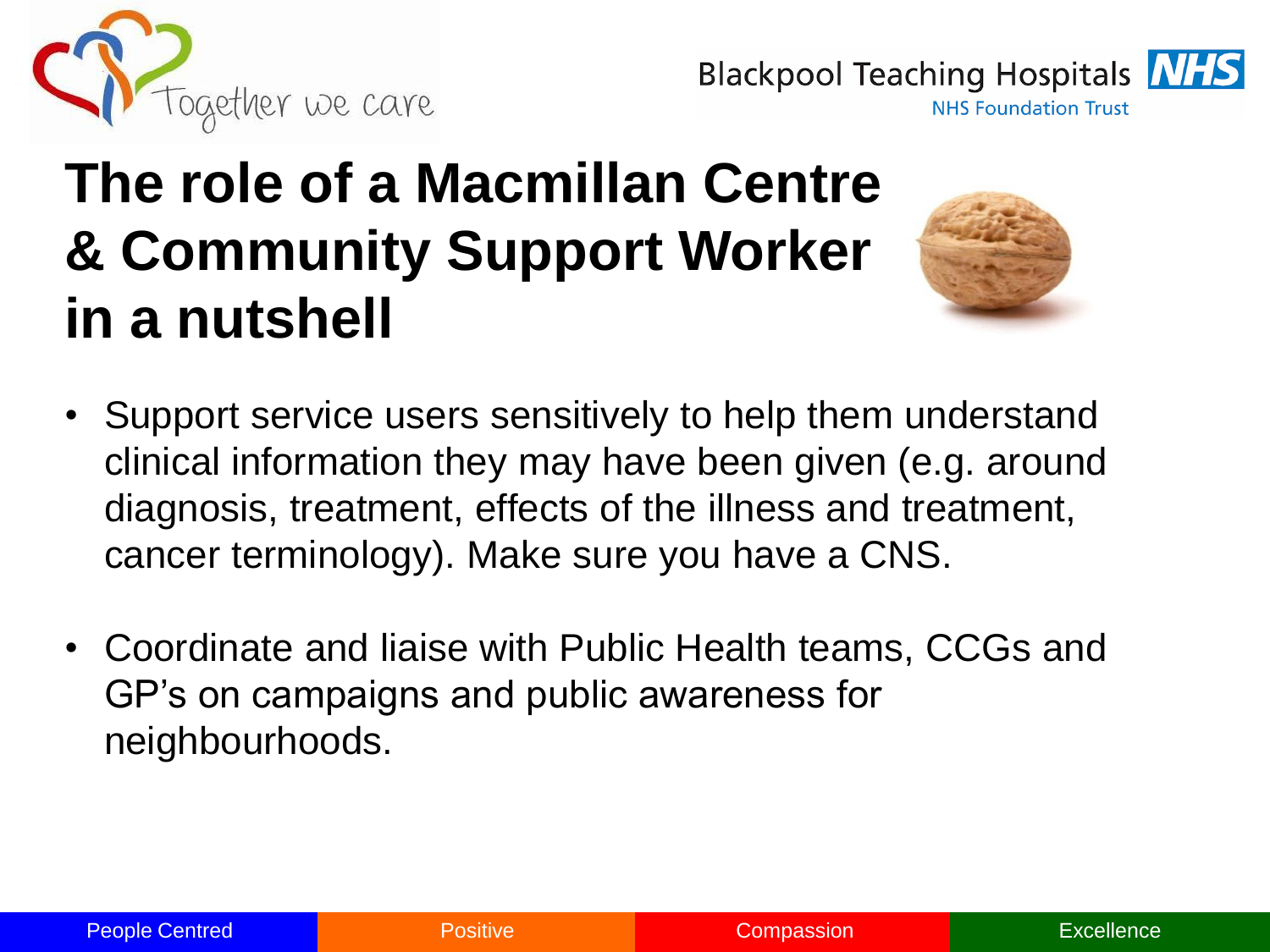

**Blackpool Teaching Hospitals NHS NHS Foundation Trust** 

## **Information and Support Centre opening times:**



**Monday – Friday** 

**9:30 – 16:00**



### **To make an appointment call us on 01253 955710 Email: bfwh.macmillan.info@nhs.net**

|  | <b>People Centred</b> |  |
|--|-----------------------|--|
|  |                       |  |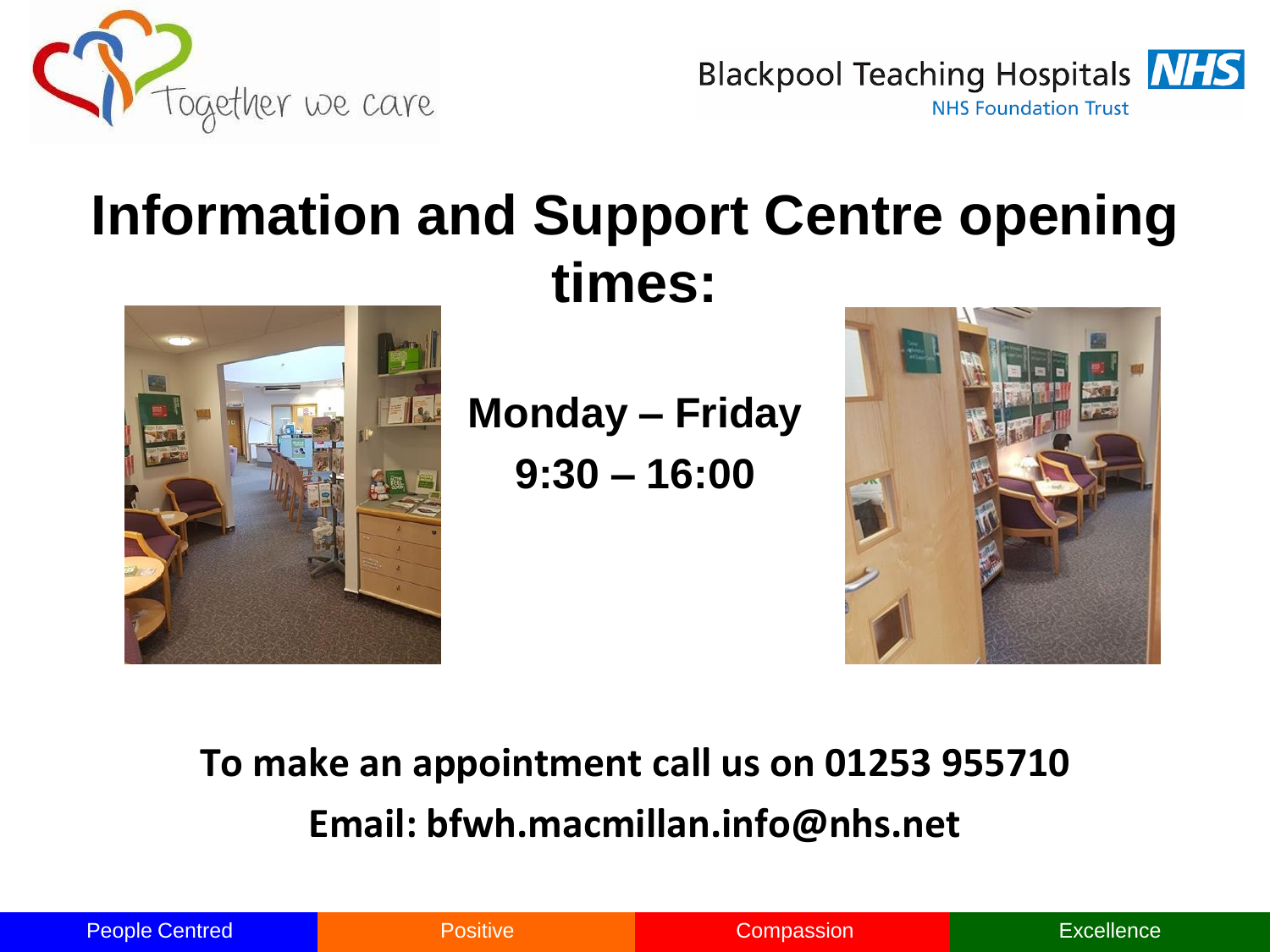



## **Fylde Coast Cancer Strategy "Achieving World Class Cancer Outcomes"**

- Raising awareness of and improving earlier diagnosis to reduce the number of late presentations.
- Prompt treatment following diagnosis.
- Promoting lifestyle changes to reduce cases of preventable cancers.
- Improving survival rates.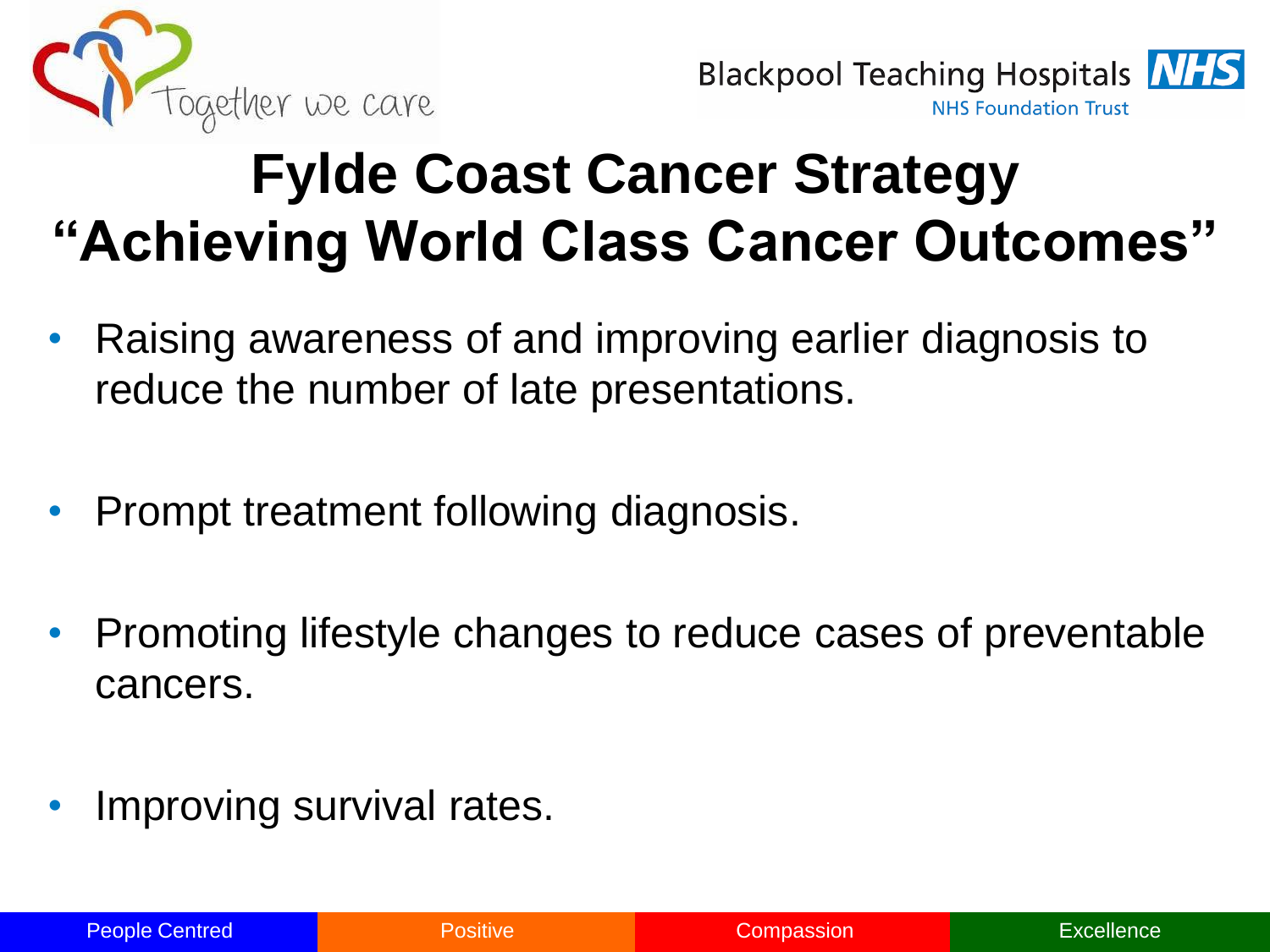



## **Fylde Coast Cancer Strategy "Achieving World Class Cancer Outcomes"**

- Improving support services for those living with & beyond cancer.
- Implementing comprehensive holistic care and support for increasing numbers of patients in recovery.
- Improving patient experience of cancer services.
- Providing the best possible quality of life, including end of life care.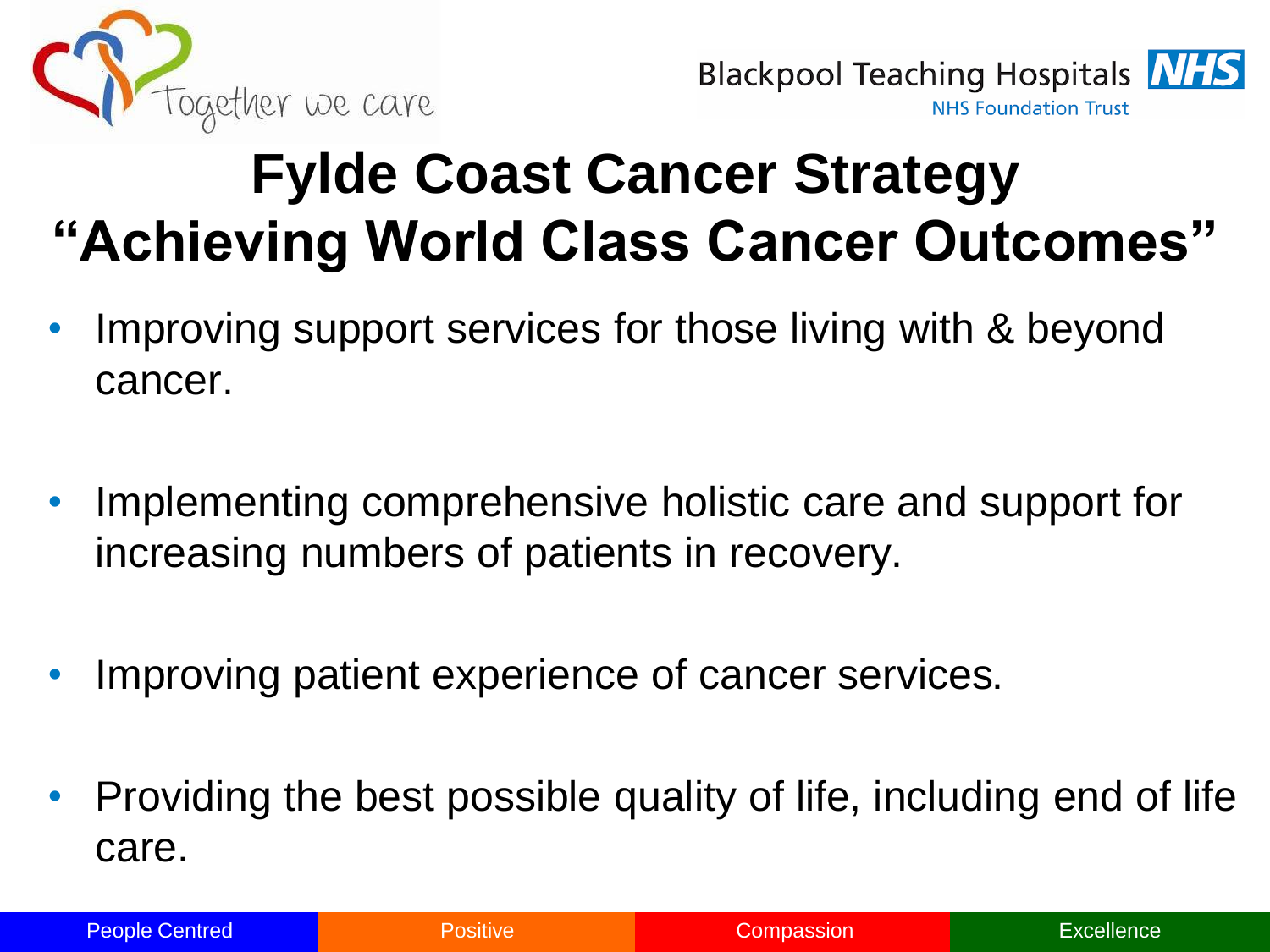



## **Why is good information important?**

- Good understanding
- Information gives back freedom and control
- Quality life
- Informed choices
- Good decisions
- Gives back time

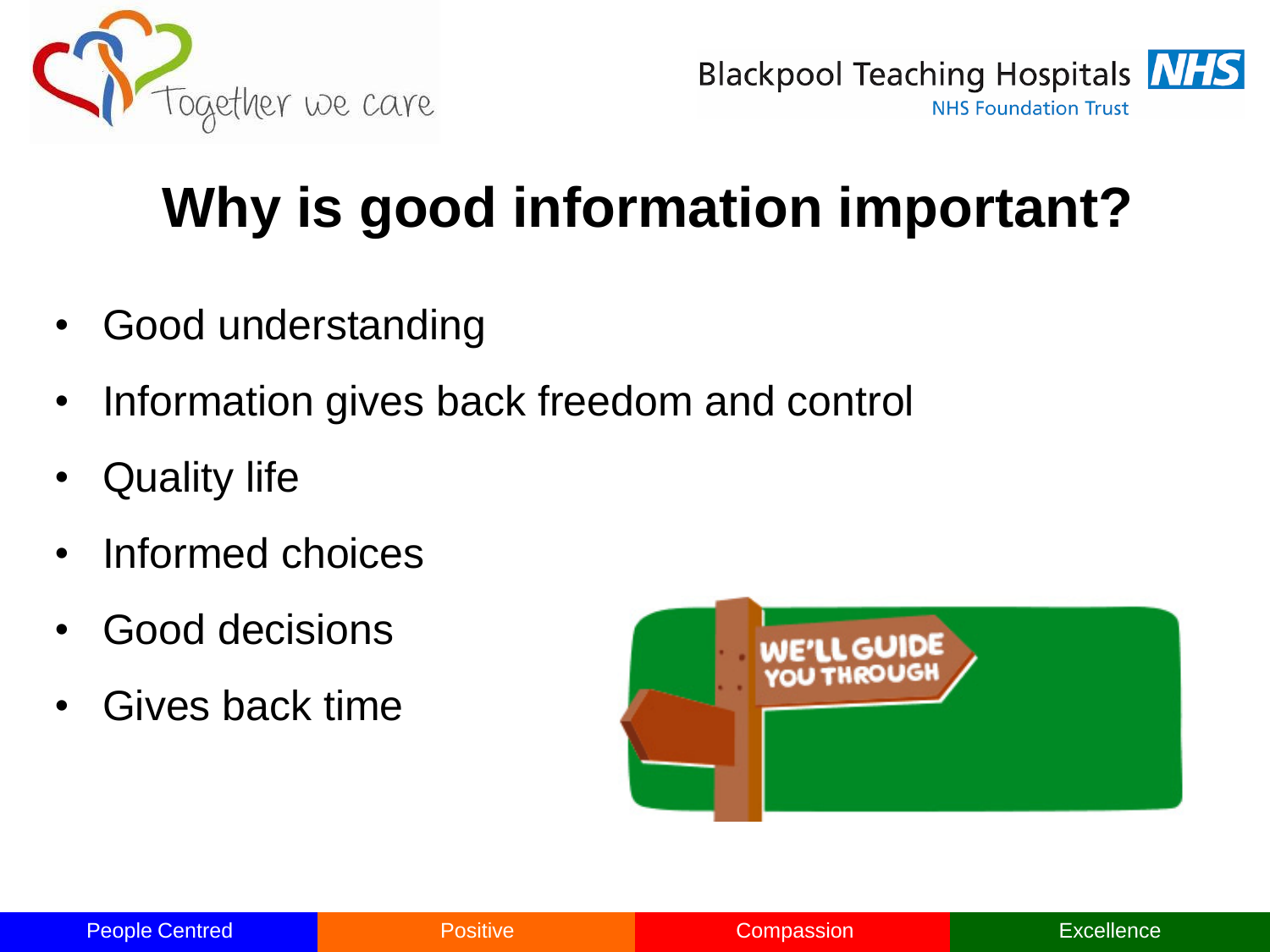



# **Consequences of bad information**

- Mistrust
- Loss of Confidence
- Repeated visits to professionals
- Fear
- Anxiety
- Uncertainty
- No quality of life



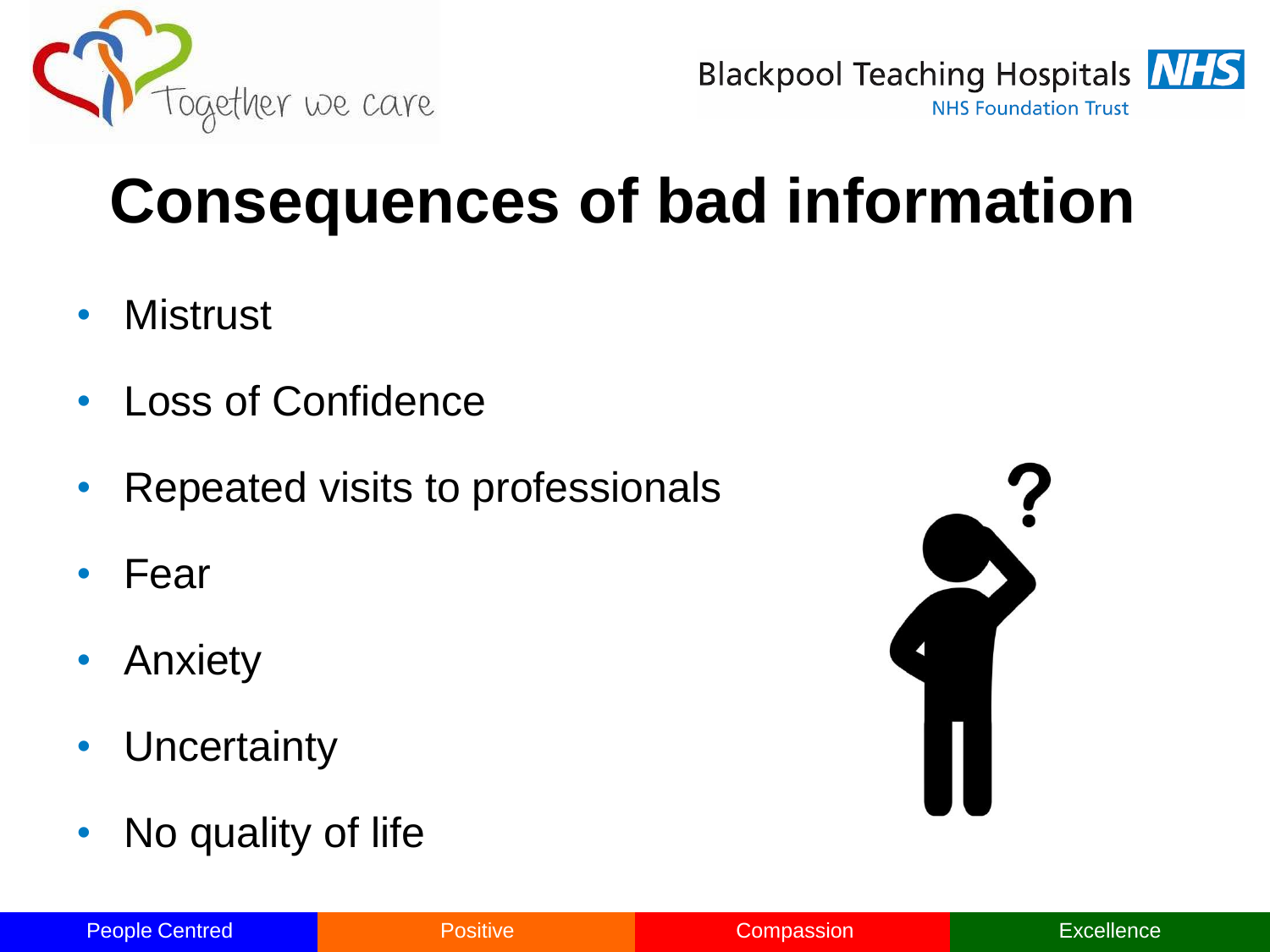# **Misconceptions**



- Talking about cancer
- Talking about death
- Putting feelings into words may seem overwhelming
- Feel more supported
- Feel more in control
- Build bonds with loved ones. Valued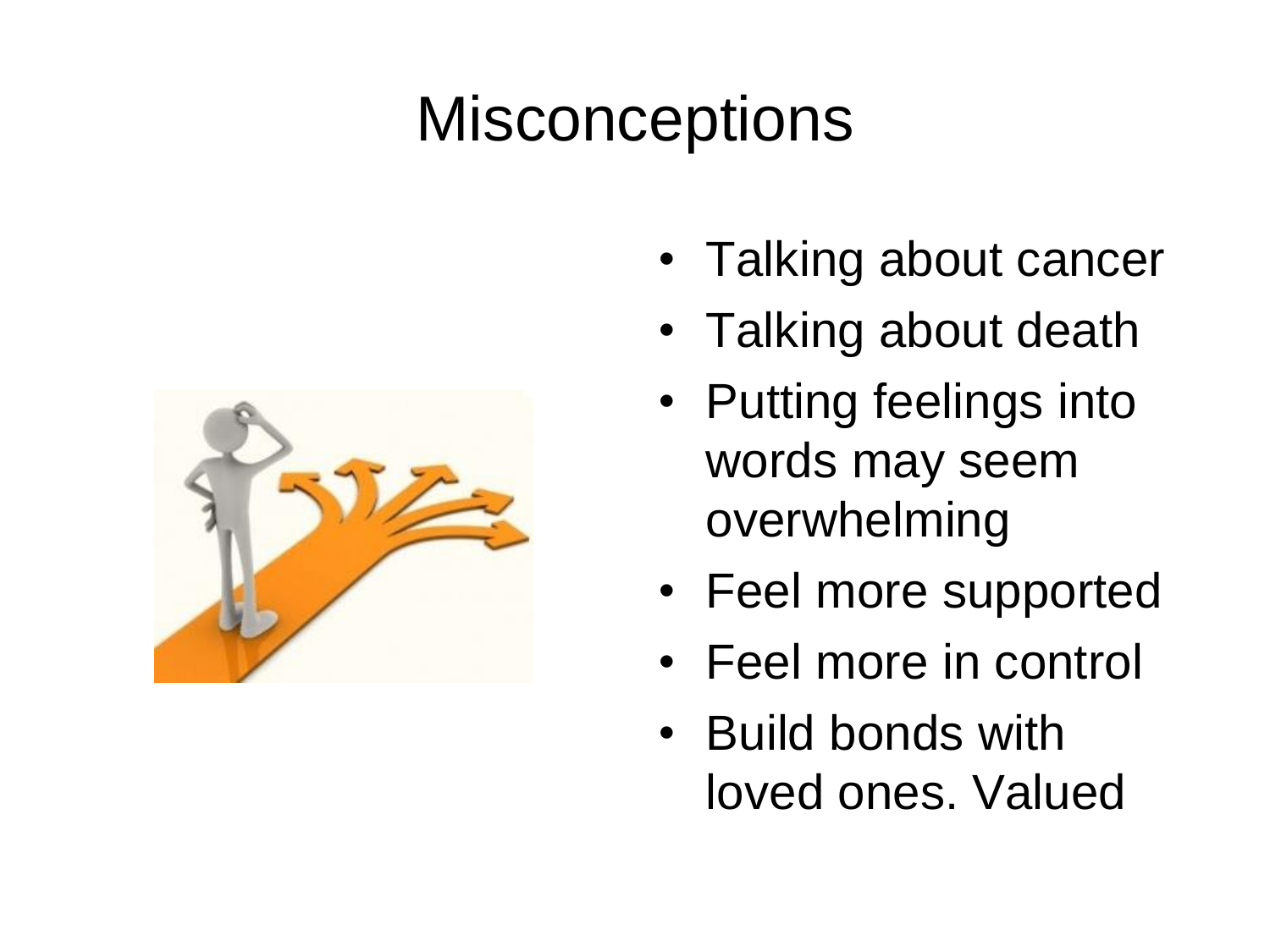



# **Supporting you and your patients with the best information**

## **What can we do?**

- Specialist library
- Quality information for patients
- Quiet area
- Working closely with our library & local libraries

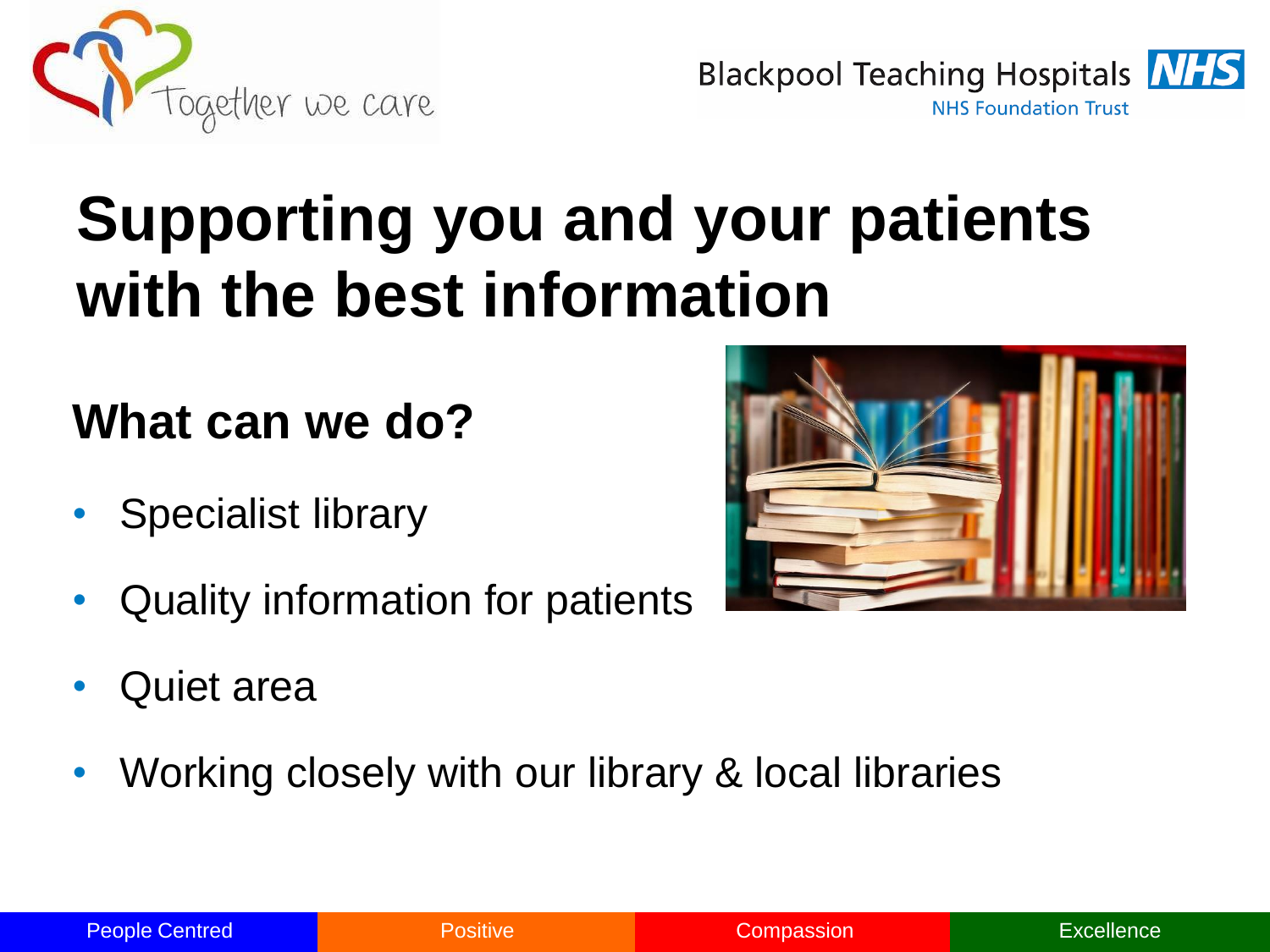



## **Supporting you and your patients with the best information**

#### **Who can use it?**

- **Professionals**
- **Patients**
- Loved ones
- **Carers**
- Bereaved friends and families
- Anyone who needs it





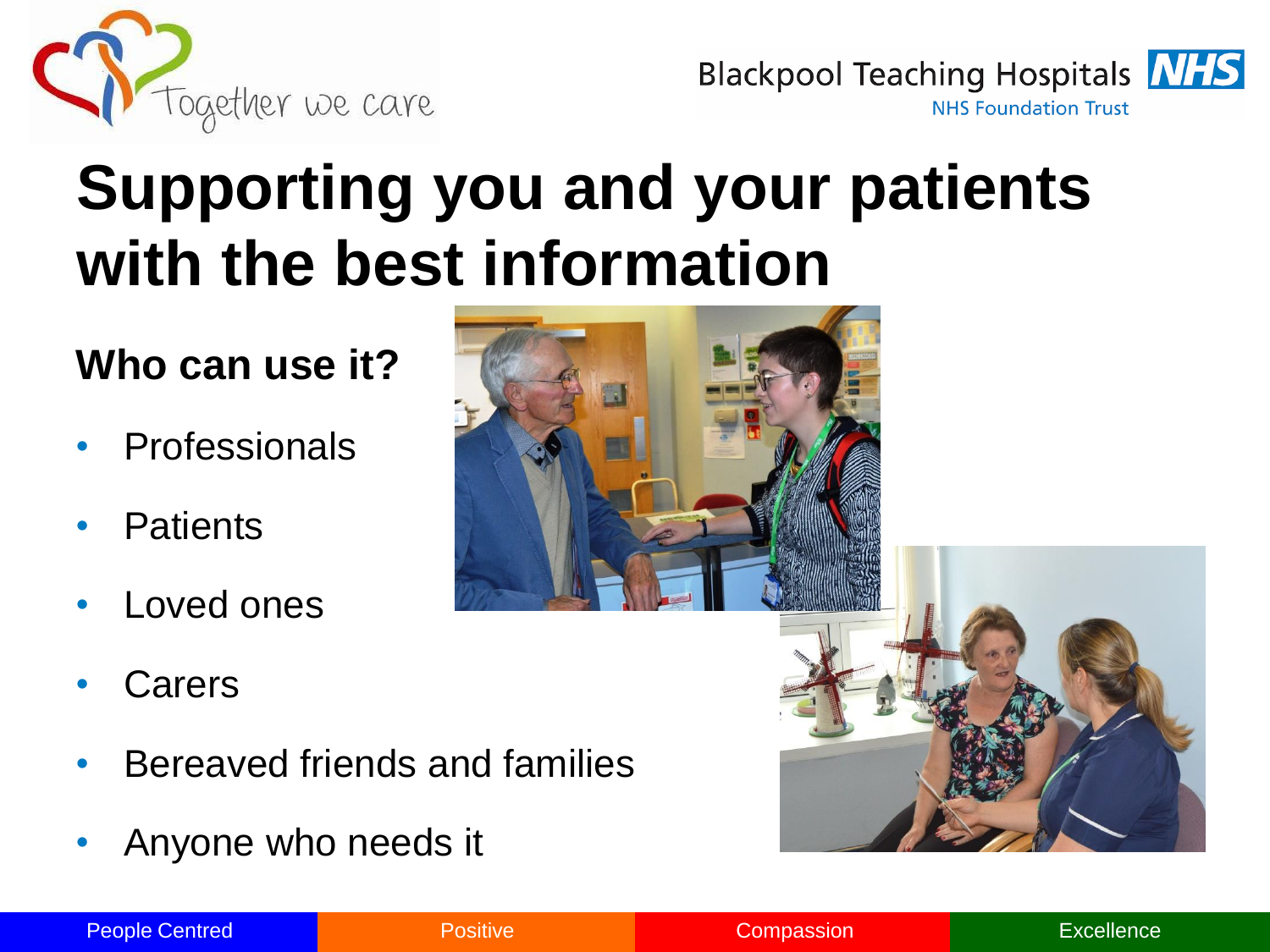



## **How to find your Macmillan Information and Support Centre**

- Macmillan "In Your Area"
- Postcode search

## **[www.macmillan.org.uk](http://www.macmillan.org.uk/)**

|                       | <b>MACMILLAN</b><br>CANCER SUPPORT | <b>Information</b><br>and support                                                                                                           | Get involved In your area                     | About us | Q<br>Search | <b>DONATE</b> |                   |
|-----------------------|------------------------------------|---------------------------------------------------------------------------------------------------------------------------------------------|-----------------------------------------------|----------|-------------|---------------|-------------------|
|                       |                                    | <b>IN YOUR AREA</b>                                                                                                                         |                                               |          |             |               |                   |
|                       |                                    | What's going on near you? Find out about support groups, where to get<br>information and how to get involved with Macmillan where you live. |                                               |          |             |               | $\mathbf{f}$      |
|                       |                                    | Where are you?                                                                                                                              | Place, town or postcode<br><b>O</b> Locate me |          | Go          |               | ソの山間大き            |
|                       |                                    |                                                                                                                                             |                                               |          |             |               |                   |
| <b>People Centred</b> |                                    | <b>Positive</b>                                                                                                                             |                                               |          | Compassion  |               | <b>Excellence</b> |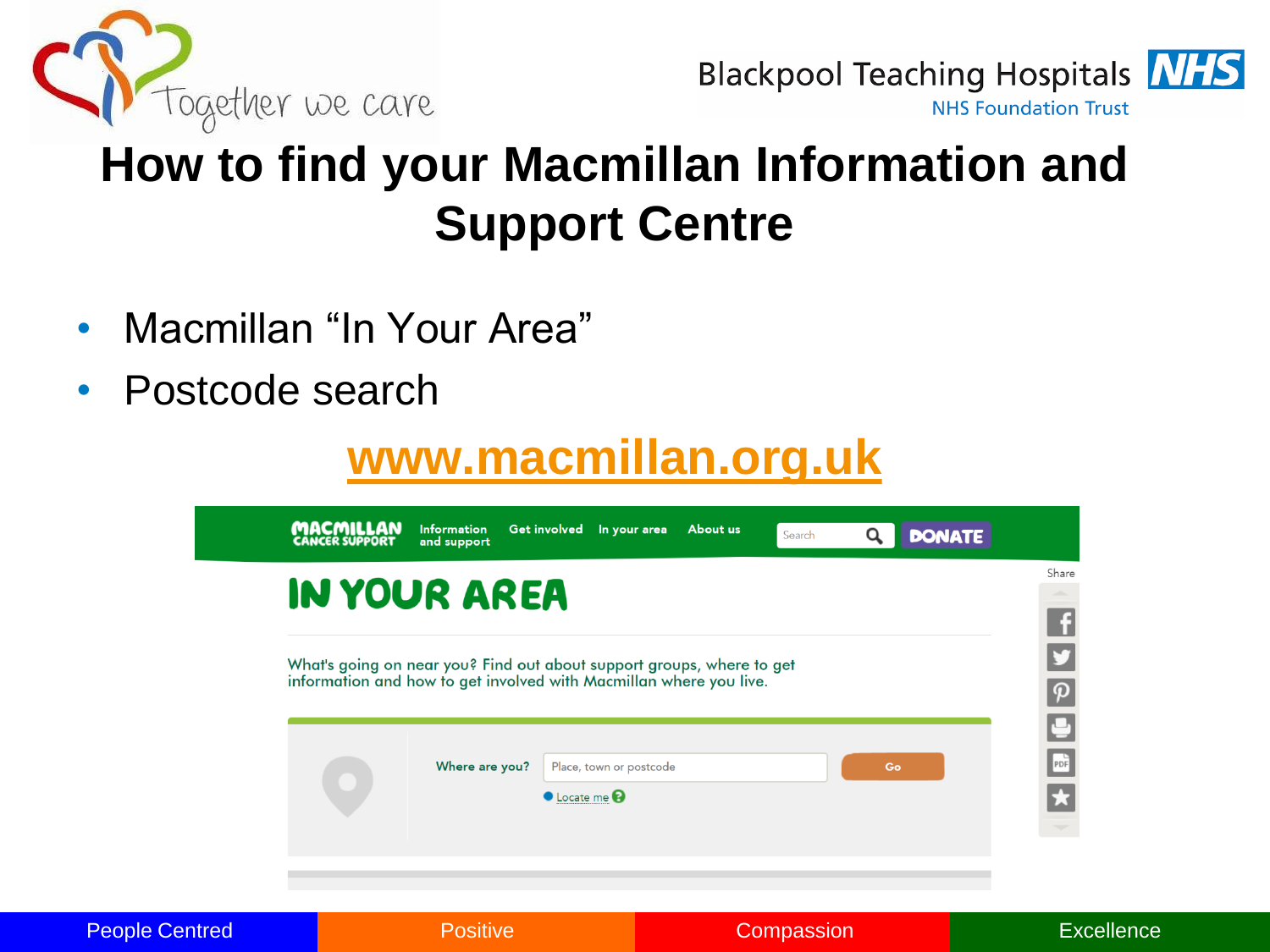

#### **Blackpool Teaching Hospitals NHS NHS Foundation Trust**

#### **Resources available in other formats and languages**



Cancer information in your language >

Download information in Arabic. Bengali, Gujarati, Punjabi, Urdu, Polish, Portuguese, Romanian, Russian, Chinese and Welsh.



#### Audio information >

Listen to audio information about cancer. You can listen online, download or order a CD. We have over 50 audiobooks covering cancer symptoms, cancer types, treatments and living with cancer.



Easy read cancer information >

Order or download easy read booklets about cancer. These use simple words and pictures to tell people about cancer.



**British Sign Language**  $(BSL)$  videos >

We have British Sign Language (BSL) videos about cancer and its treatment.



PDFs and eBooks > Visit be Macmillan to download cancer information as PDFs or eBooks.



Braille or large print

If you would like any information in Braille or large print email cancerinformationteam@macmillan.org.uk

#### People Centred **Positive Compassion** Compassion **Compassion** Excellence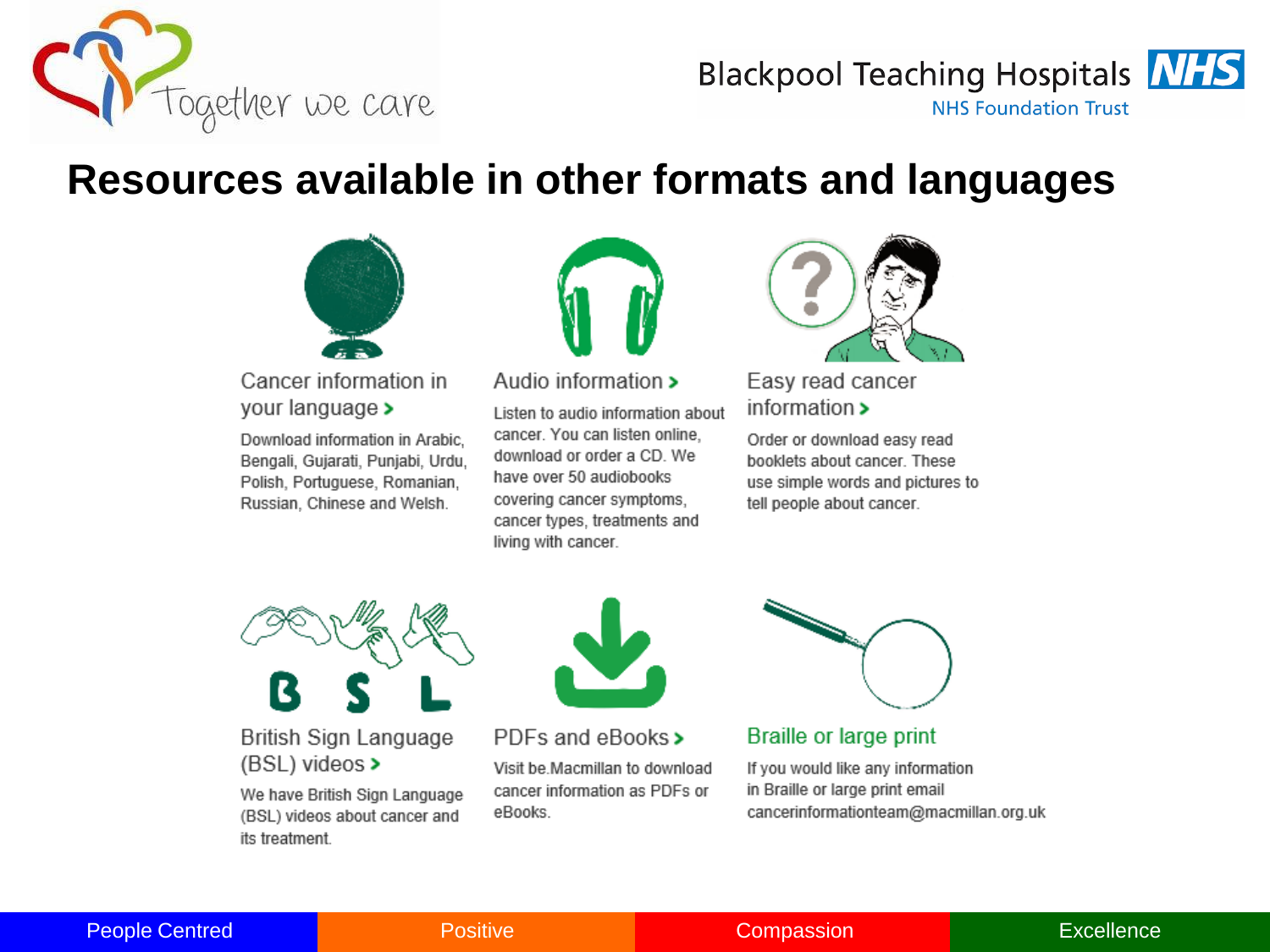



### **Social Media**

- Facebook: @blackpoolmacmillan
	- Twitter: @bfwhMacmillan
- Instagram: @blackpoolMacmillan